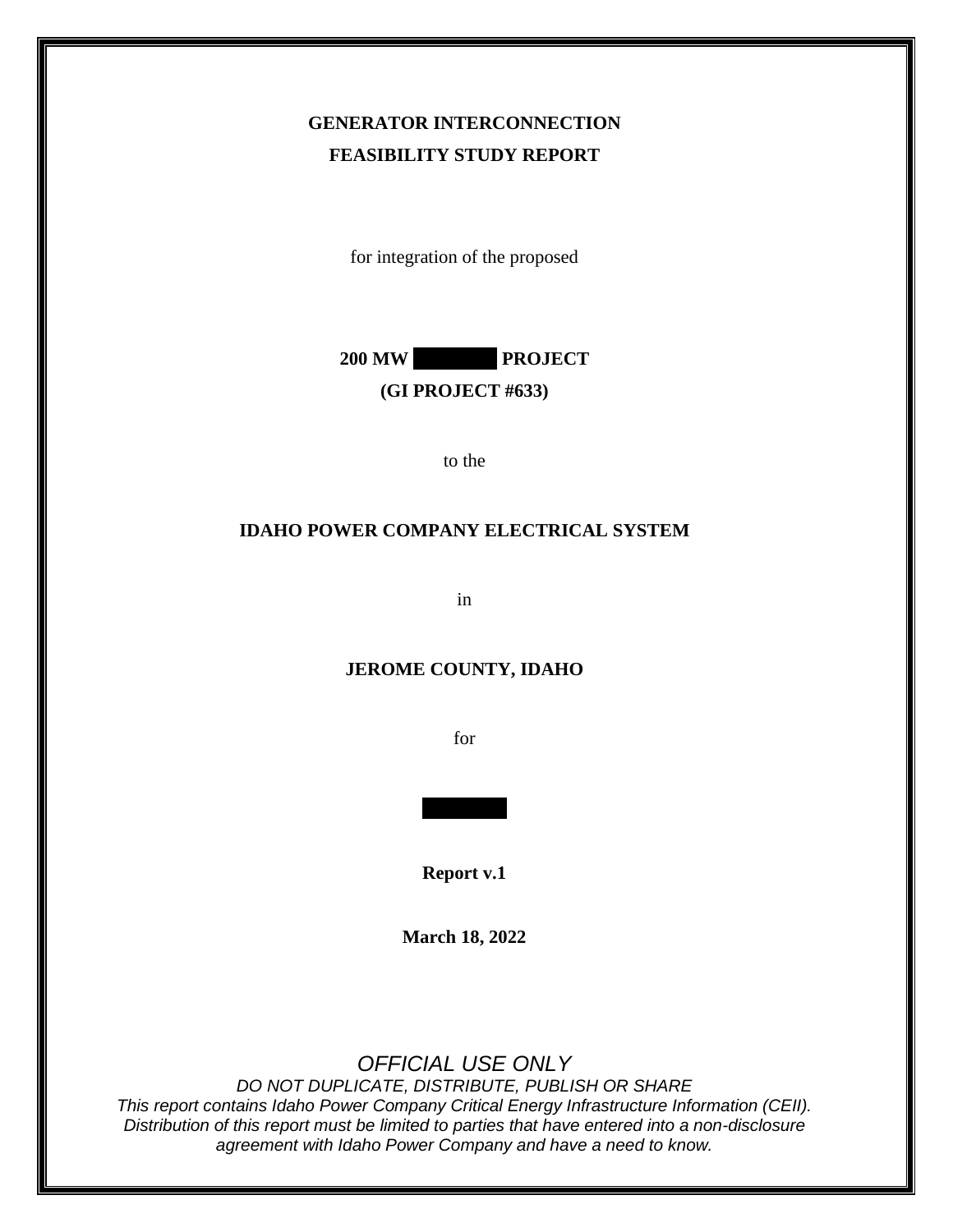# **Table of Contents**

| 1.0 |                                                                |                                                                |  |  |
|-----|----------------------------------------------------------------|----------------------------------------------------------------|--|--|
| 2.0 |                                                                |                                                                |  |  |
| 3.0 |                                                                |                                                                |  |  |
| 4.0 |                                                                |                                                                |  |  |
| 5.0 |                                                                |                                                                |  |  |
| 6.0 |                                                                |                                                                |  |  |
|     | 6.1                                                            |                                                                |  |  |
|     | 6.2                                                            |                                                                |  |  |
|     | 6.3                                                            |                                                                |  |  |
|     | 6.4                                                            | Electric System Protection Results and Grounding Requirements7 |  |  |
|     | 6.5                                                            |                                                                |  |  |
|     | 6.6                                                            |                                                                |  |  |
| 7.0 |                                                                |                                                                |  |  |
| 8.0 |                                                                |                                                                |  |  |
|     |                                                                |                                                                |  |  |
|     |                                                                |                                                                |  |  |
|     |                                                                |                                                                |  |  |
|     |                                                                |                                                                |  |  |
|     |                                                                |                                                                |  |  |
|     | A-5.0 WECC Coordinated Off-Nominal Frequency Load Shedding and |                                                                |  |  |

## *OFFICIAL USE ONLY*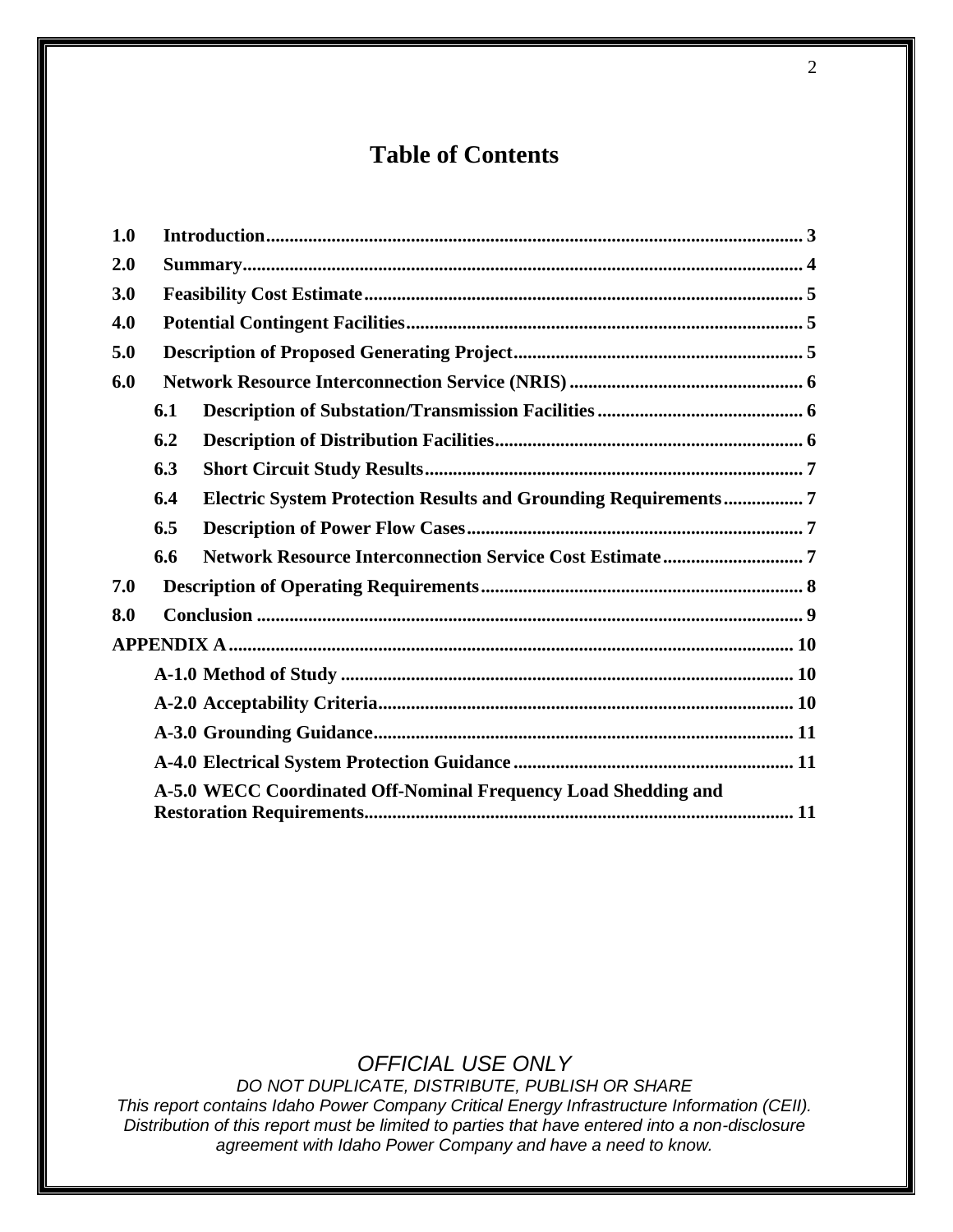#### <span id="page-2-0"></span>**1.0 Introduction**

has contracted with Idaho Power Company ("Transmission Provider") to perform a Generator Interconnection Feasibility Study for the integration of the proposed 200 MW project (the Project). The Project location is in Idaho Power Company's (IPC's) Southern Region in Jerome County, Idaho. The Project latitude and longitude coordinates are approximately **xxxx**. The project is Generation Interconnect (GI) queue number 633 (GI #633). The Project has chosen in the Feasibility Study to be studied for Network Resource Interconnection Service (NRIS).

The Project has applied to connect to Idaho Power's transmission system for an injection of 200 MW at a single Point of Interconnection (POI) at 230kV. The POI is IPC's 230kV bus.

IPC projects queue GI #530, GI #551, GI #557, GI #558, GI #567, GI #570, GI #573, GI #588, GI #590, GI #604, GI #605, GI #613, GI #624, GI #625, and GI #630 are senior queued projects in the affected area of IPC's transmission system and their associated Network Upgrades and/or Interconnection Facilities may be contingent facilities. Should GI #633 elect to move forward into the System Impact Study phase the facilities that are contingent will be identified.

This report documents the basis for and the results of this Feasibility Study for the GI #633 Generation Interconnection Customer. The report describes the proposed Project, the determination of the Project interconnection requirements and estimated costs for integration of the Project to the Transmission Provider transmission system. This report satisfies the feasibility study requirements of the Idaho Power Tariff.

### *OFFICIAL USE ONLY*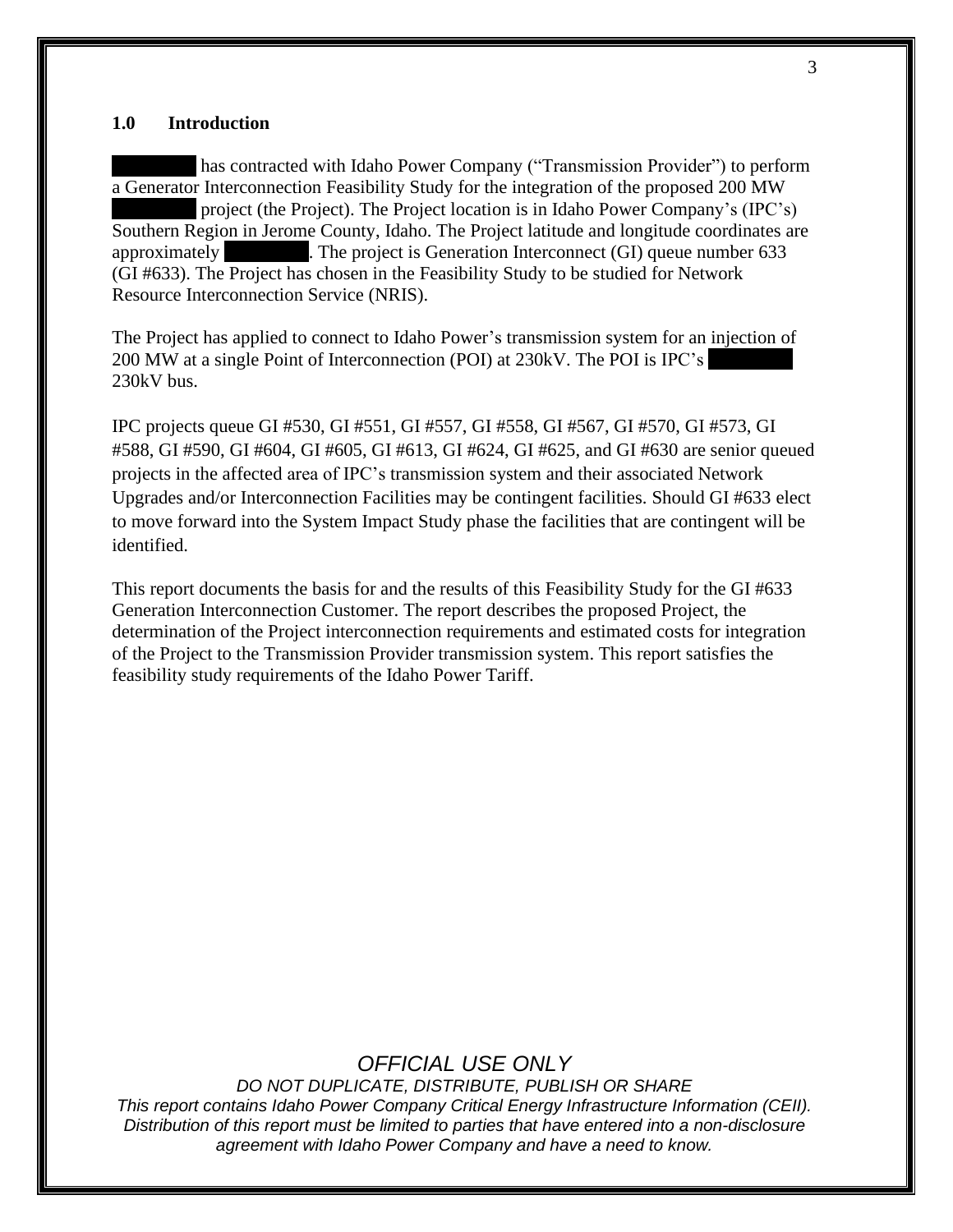#### <span id="page-3-0"></span>**2.0 Summary**

The Interconnection Feasibility Study was done and prepared in accordance with the Transmission Provider's Standard Generator Interconnection Procedures to provide a preliminary evaluation of the feasibility of the interconnection of the proposed generating Project to the Idaho Power system. As listed in the Interconnection Feasibility Study agreement, the Interconnection Feasibility Study report provides the following information:

- preliminary identification of any circuit breaker short circuit capability limits exceeded because of the interconnection;
- preliminary identification of any thermal overload or voltage limit violations resulting from the interconnection; and
- preliminary description and non-binding estimated cost of facilities required to interconnect the Large Generating Facility to the IPC System and to address the identified short circuit and power flow issues.

All other proposed Generation projects prior to this Project in the Generator Interconnect queue were considered in this study. A current list of these projects can be found in the Generation Interconnection folder located on the Idaho Power Oasis web site at the link provided here: **[http://www.oatioasis.com/ipco/index.html.](http://www.oatioasis.com/ipco/index.html)**

An Interconnection System Impact Study (SIS) is required to determine if any additional Interconnection Facilities or Network Upgrades are required to mitigate thermal, voltage, transient stability, and/or reactive margin issues. Network Resource Interconnection Service in and of itself does not convey transmission service. In addition to Network Upgrades identified in the Interconnection System Impact Study:

• For Network Resource Interconnection Service, additional studies to reduce or eliminate congestion may be required and these studies may identify the need for additional upgrades. To the extent Interconnection Customer enters into an arrangement for long term transmission service for deliveries from the Large Generating Facility outside Transmission Provider's Transmission System, such request may require additional studies and upgrades in order for Transmission Provider to grant such request.

### *OFFICIAL USE ONLY*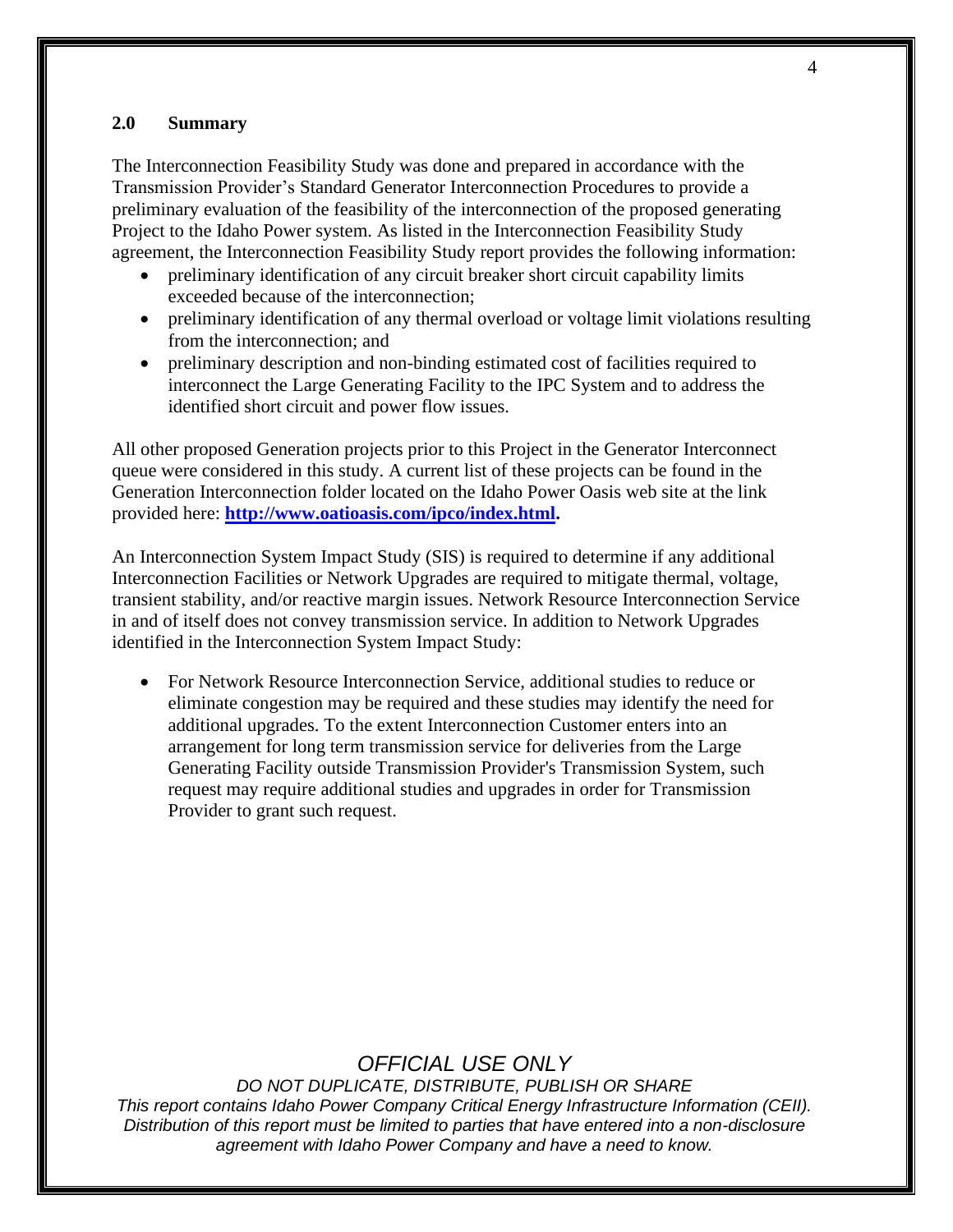#### <span id="page-4-0"></span>**3.0 Feasibility Cost Estimate**

The total "Network Resource Interconnection Service" generation interconnection preliminary cost estimate to interconnect the **xxxx** project is as follows:

- Network Resource Interconnection Service **\$3,776,466**
	- o This does not include costs for any potential contingent facilities from senior queued GI #530, GI #551, GI #557, GI #558, GI #567, GI #570, GI #573, GI #588, GI #590, GI #604, GI #605, GI #613, GI #624, GI #625, and GI #630 projects.

See Section 6.6 Network Resource Interconnection Service Cost Estimate for the required facilities and cost breakdowns. The cost estimate includes a 30% contingency and 7.25% overhead. These are cost estimates only and final charges to the customer will be based on the actual construction costs incurred. It should be noted that the preliminary cost estimates do not include the cost of the customer's owned equipment.

The schedule for designing, procuring, and constructing facilities will be developed and optimized during the Facility Study should the generation interconnection customer choose to move to that study phase of the interconnection process.

### <span id="page-4-1"></span>**4.0 Potential Contingent Facilities**

IPC projects queue GI #530, GI #551, GI #557, GI #558, GI #567, GI #570, GI #573, GI #588, GI #590, GI #604, GI #605, GI #613, GI #624, GI #625, and GI #630 are senior queued projects in the affected area of IPC's transmission system. Idaho Power studied GI #633 with all Network Upgrades and Interconnection Facilities identified for GI #530, GI #551, GI #557, GI #558, GI #567, GI #570, GI #573, GI #588, GI #590, GI #604, GI #605, GI #613, GI #624, GI #625, and GI #630 modeled as in service (Potential Contingent Facilities). Changes to senior queued projects including in-service date and withdrawal from the queue, may trigger a restudy associated with GI #633. Should GI #633 elect to move forward into the System Impact Study phase the facilities that are contingent will be identified.

### <span id="page-4-2"></span>**5.0 Description of Proposed Generating Project**

### **Assumptions**

The primary point of interconnection for GI #633 is the *z30kV* bus. Assumed GI #633 Project's maximum generation is 200 MW from the Battery Energy Storage System (BESS). The Project's Commercial Operation Date (COD) is

### GI #633:

• (1) 230/34.5kV GSU transformer with **XXX** MVA capacity

*OFFICIAL USE ONLY*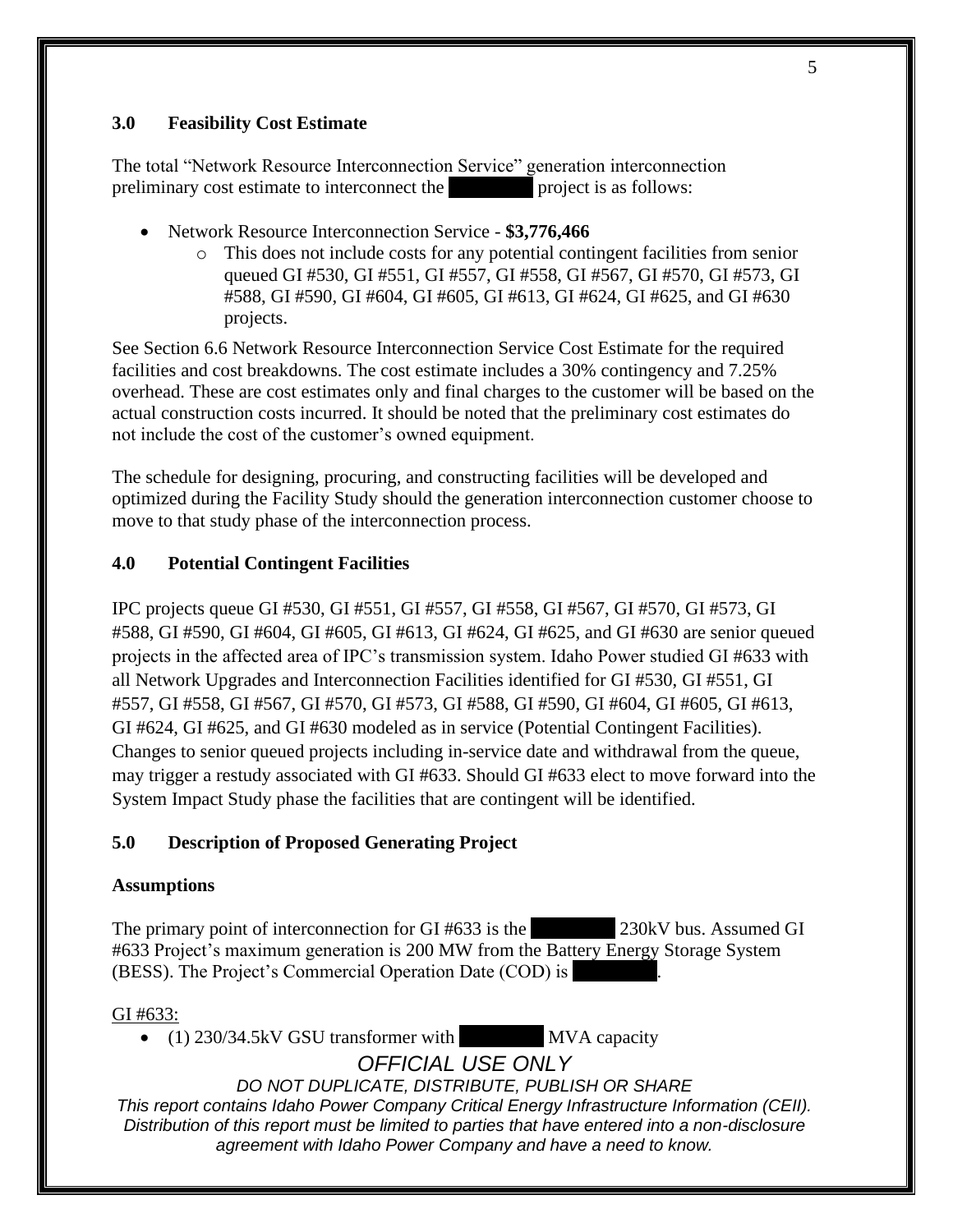inverters and **transformers** 

gen-tie line

- All generation in voltage regulation (Reactive capability used to regulate voltage supply/absorb reactive)
- In order to charge the BESS via IPC's transmission system, will need to make an IPC Large Load Service request

### <span id="page-5-0"></span>**6.0 Network Resource Interconnection Service (NRIS)**

Network Resource Interconnection Service (NRIS) allows the Interconnection Customer to integrate its Generating Facility with the Transmission Provider's Transmission System in a manner comparable to that in which the Transmission Provider integrated its generating facilities to serve native load customers. The transmission system is studied under a variety of conditions to determine the transmission improvements/upgrades which are necessary.

#### <span id="page-5-1"></span>**6.1 Description of Substation/Transmission Facilities**

The proposed interconnection will require one new line terminal interconnection at the **Station 230kV bus. The actual station layout and detailed equipment requirements** will be determined in the Facility Study should the interconnection customer choose to move to that study phase of the interconnection process.

From the power flow/contingency analysis, there were no Network Transmission upgrades identified for the integration of GI #633 for Network Resource Interconnection Service (NRIS). A System Impact Study will ultimately be required to determine the specific network upgrades required to integrate the Project.

IPC projects queue GI #530, GI #551, GI #557, GI #558, GI #567, GI #570, GI #573, GI #588, GI #590, GI #604, GI #605, GI #613, GI #624, GI #625, and GI #630 are senior queued projects in the affected area of IPC's transmission system. Idaho Power studied GI #633 with all Network Upgrades identified for senior queued projects as in service (Potential Contingent Facilities). Changes to senior queued projects including in-service date and withdrawal from the queue, may trigger a restudy associated with GI #633 Network Resource, NR, service, (some or all of the network upgrades identified for GI #530, GI #551, GI #557, GI #558, GI #567, GI #570, GI #573, GI #588, GI #590, GI #604, GI #605, GI #613, GI #624, GI #625, and GI #630 may be required by GI #633).

### <span id="page-5-2"></span>**6.2 Description of Distribution Facilities**

No distribution facilities are directly impacted by this Project.

## *OFFICIAL USE ONLY*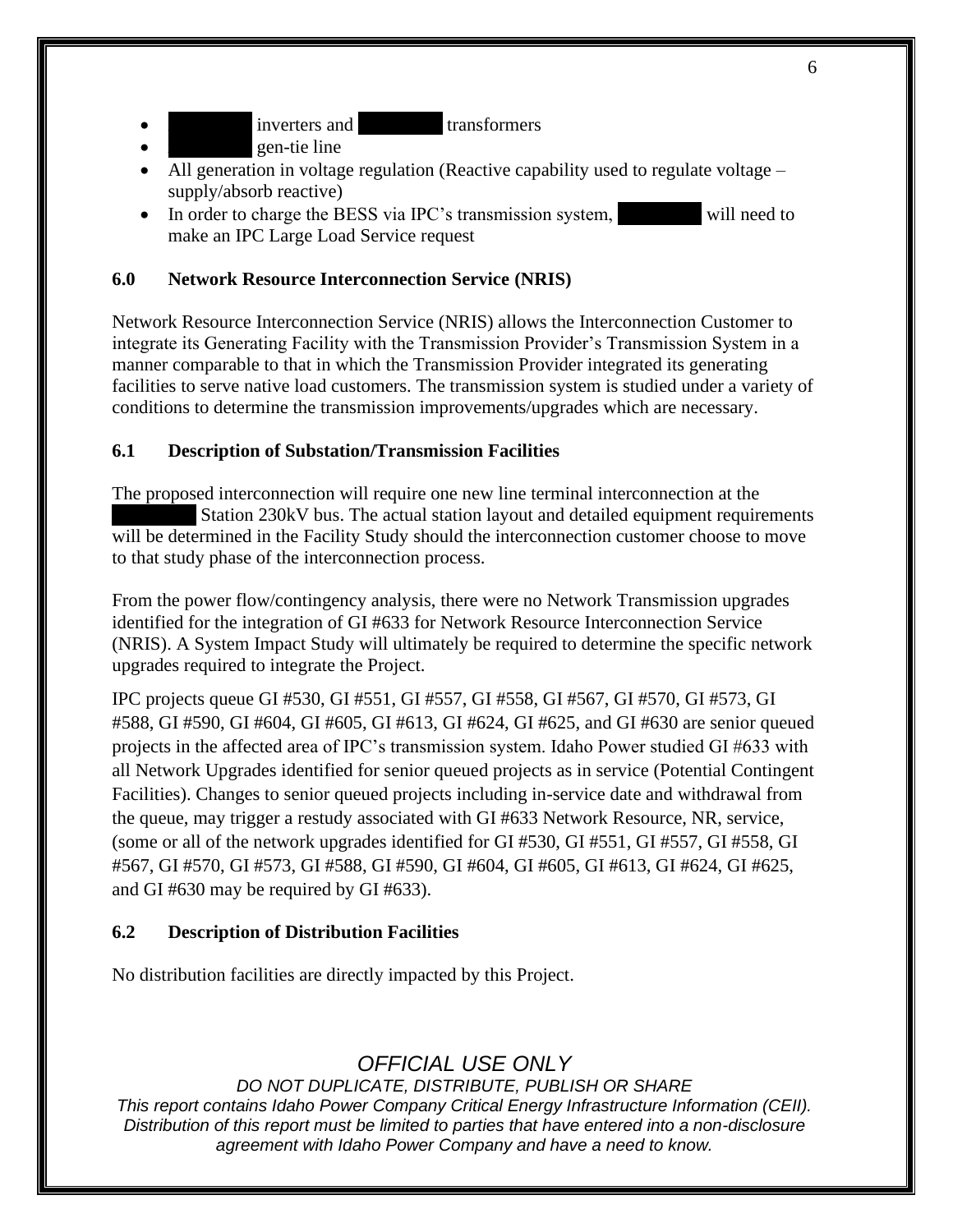### <span id="page-6-0"></span>**6.3 Short Circuit Study Results**

The short circuit/fault duty at approximate GI #633 POI 230kV bus location (with/without GI #633 modeled) is as follows:

| <b>Fault Study (w/o GI #633)</b> |        |        |        |  |  |  |
|----------------------------------|--------|--------|--------|--|--|--|
| Location                         | SLG(A) | LTL(A) | 3PH(A) |  |  |  |
| 230kV Bus                        |        |        |        |  |  |  |

*Table 1. Fault Study Results without GI #633*

| Fault Study (w/ GI #633) |        |        |        |  |  |  |
|--------------------------|--------|--------|--------|--|--|--|
| Location                 | SLG(A) | LTL(A) | 3PH(A) |  |  |  |
| 230kV Bus                |        |        |        |  |  |  |
|                          | .      |        |        |  |  |  |

*Table 2. Fault Study Results with GI #633*

Studies indicate that there is adequate load and short circuit interrupting capability on the Transmission Provider's existing 230kV breakers after this Project is interconnected.

### <span id="page-6-1"></span>**6.4 Electric System Protection Results and Grounding Requirements**

For 230kV line protection, the Transmission Provider's System Protection Department utilizes permissive and line differential protection schemes integrated with digital communication infrastructure. Digital communication infrastructure for the interconnection customer's 230kV Interconnection Facilities will be the responsibility of said interconnection customer.

### <span id="page-6-2"></span>**6.5 Description of Power Flow Cases**

For the Network Resource Interconnection Service study, two power flow cases were used to study the Transmission Provider's transmission system with westbound and eastbound transmission flows to determine the required Network Transmission Upgrades.

The WECC 2025 Heavy Summer base case was modified to represent a summer month with high west to east (eastbound) transfers across Midpoint West.

For the second case, a WECC 2022 Light Winter base case was modified to represent a shoulder month condition with high east to west (westbound) transfers across Borah West.

### <span id="page-6-3"></span>**6.6 Network Resource Interconnection Service Cost Estimate**

Table 3 below is a summary of the Network Transmission generation interconnection facilities and conceptual costs required to interconnect the GI #633 Project to the

## *OFFICIAL USE ONLY*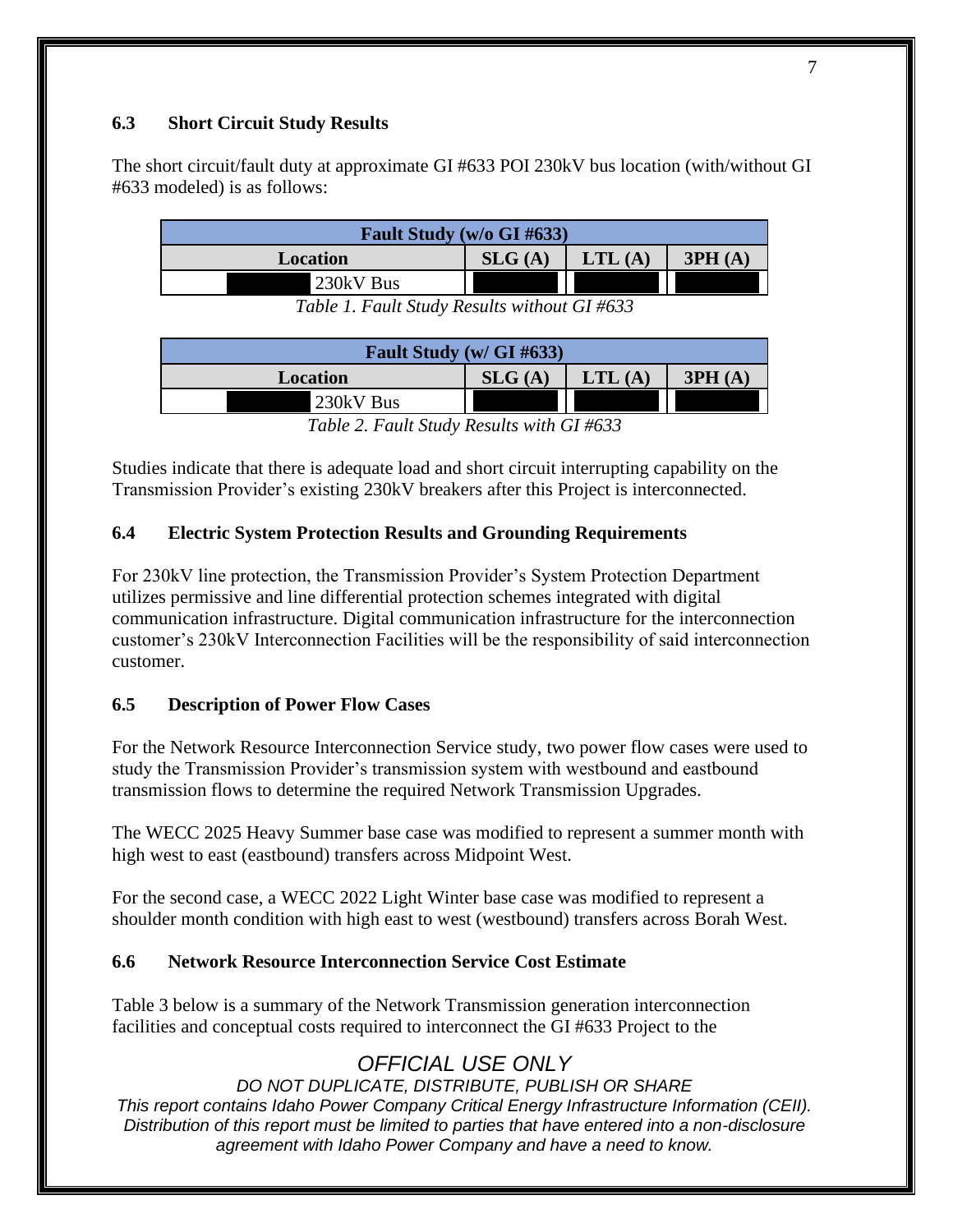Transmission Provider's transmission system for Network Resource Interconnection Service.

| GI# $633$<br>Project<br><b>Network Resource Interconnection Service Facilities</b> |             |  |
|------------------------------------------------------------------------------------|-------------|--|
| <b>NRIS Transmission Upgrades:</b>                                                 | Cost        |  |
| <b>Interconnection Facilities:</b>                                                 |             |  |
| 230kV Line Terminal for GI #633                                                    | \$2,708,600 |  |
| Contingencies $(\sim 30.0\%)$ (1)                                                  | \$812,580   |  |
| <b>Subtotal</b>                                                                    | \$3,521,180 |  |
| Overheads $(-7.25%) (2)$                                                           | \$255,286   |  |
| $NRIS - Total Estimated Cost (3)$                                                  | \$3,776,466 |  |

#### *Table 3. Estimated GI #633 Network Resource Interconnection Service Costs*

(1) Contingency is added to cover the unforeseen costs in the estimate. These costs can include unidentified design components, material cost increases, labor estimate shortfalls, etc.

(2) Overhead costs cover the indirect costs associated with the Project.

(3) This cost estimate includes direct equipment, material, labor, and overheads as shown.

- Note that these estimates do not include the cost of the customer's equipment/facilities or required communication circuits for SCADA, PMU, and metering.
- Note that the overhead rates are subject to change during the year.
- Note that these costs assume the use of in-house resources.
- These are estimated costs only and final charges to the customer will be based on the actual construction costs incurred.
- These are non-binding conceptual level cost estimates that will be further refined upon the request and completion of the Facility Study.

### <span id="page-7-0"></span>**7.0 Description of Operating Requirements**

The GI #633 Project is a BESS-only project and in order to charge the BESS via IPC's transmission system, will need to make an IPC Large Load Service request.

GI #633 will be required to control voltage in accordance with a voltage schedule as provided by Idaho Power Grid Operations. GI #633 will be required to manage the real power output of their generation project at the POI. Also, it may be beneficial for **xxx**, for their own modeling compliance requirements, to install additional PMU devices at their facilities to monitor the generation source(s).

# *OFFICIAL USE ONLY*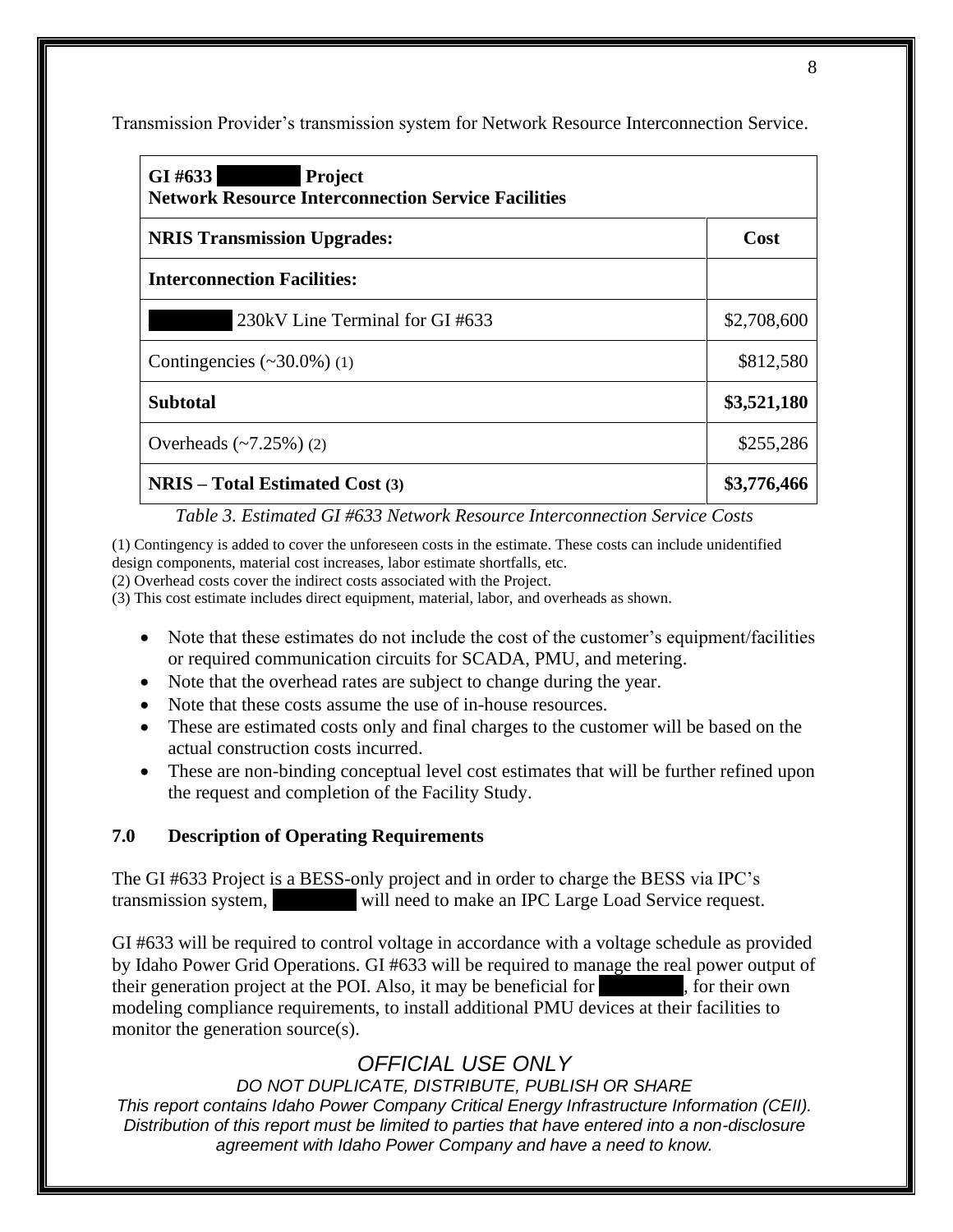It is the generation Project's responsibility to provide reactive power capability of the Project to have a power factor operating range of at least 0.95 leading (absorbing) to at least 0.95 lagging (supplying) at the POI over the range of real power output (up to maximum output of the Project).

Identification of any additional equipment required at the plant to meet Idaho Power reactive power capability interconnection requirements will be provided in the System Impact Study if the generation interconnection customer chooses to move to the next study phase of the interconnection process.

The Project(s) is required to comply with the applicable Voltage and Current Distortion Limits found in IEEE Standard 519-1992 *IEEE Recommended Practices and Requirements for Harmonic Control in Electrical Power Systems*.

Installation of phasor measurement unit devices at the POI and maintenance costs associated with communication circuits needed to stream PMU data will also be required to be provided to interconnect GI #633. The specific costs associated with the IPC requirements for interconnection customers with aggregate facilities larger than 20 MW to provide PMU data to IPC will be identified in the Facility Study should the generation interconnection customer choose to proceed to that phase of the interconnection process. Also, it may be beneficial for

**xxxxxxxxx**, for their own modeling compliance requirements, to install additional PMU devices at their facilities to monitor the generation's sources separately.

Additional operating requirements for this Project may be identified in the System Impact Study when it is performed.

#### <span id="page-8-0"></span>**8.0 Conclusion**

GI #633 can be interconnected to the Idaho Power transmission system.

Interconnection requirements detailed in Section 6.6 totaling **\$3,776,466** are required to interconnect the Project for Network Resource Interconnection Service (NRIS) at the proposed **230kV** bus POI. GI #633 may be reliant on facilities identified in senior queued generation interconnections.

A System Impact Study is required to determine the specific Transmission Network Upgrades required to integrate the Project for Network Resource Interconnection Service and to evaluate the system impacts (thermal overload, voltage, transient stability, reactive margin).

### *OFFICIAL USE ONLY*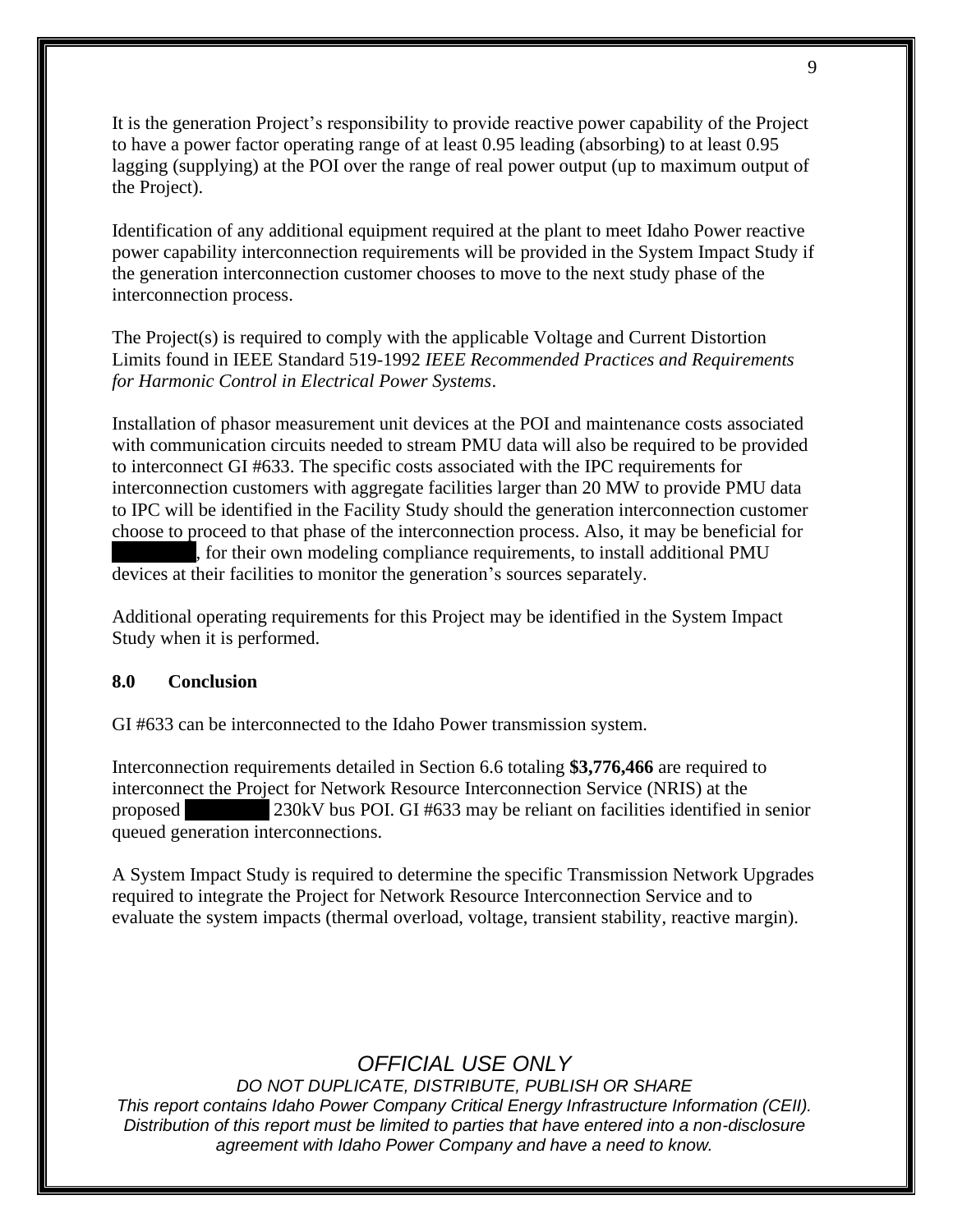#### **APPENDIX A**

#### <span id="page-9-1"></span><span id="page-9-0"></span>**A-1.0 Method of Study**

The Feasibility Study plan inserts the Project up to the maximum requested injection into the selected Western Electricity Coordinating Council (WECC) power flow case and then, using Power World Simulator or GE's Positive Sequence Load Flow (PSLF) analysis tool, examines the impacts of the new resource on Idaho Power's transmission system (lines, transformers, etc.) within the study area under various operating and outage scenarios. The WECC and Idaho Power reliability criteria and Idaho Power operating procedures were used to determine the acceptability of the configurations considered. The WECC case is a recent case modified to simulate stressed but reasonable pre-contingency energy transfers utilizing the IPC system. For distribution feeder analysis, Idaho Power utilizes DNV·GL's Synergi Electric software and EPRI's OpenDSS software.

#### <span id="page-9-2"></span>**A-2.0 Acceptability Criteria**

The following acceptability criteria were used in the power flow analysis to determine under which system configuration modifications may be required:

The continuous rating of equipment is assumed to be the normal thermal rating of the equipment. This rating will be as determined by the manufacturer of the equipment or as determined by Idaho Power. Less than or equal to 100% of continuous rating is acceptable.

Idaho Power's Voltage Operating Guidelines were used to determine voltage requirements on the system. These state, in part, that distribution voltages under normal operating conditions are to be maintained within plus or minus 5% (0.05 per unit) of nominal everywhere on the feeder. Therefore, voltages greater than or equal to 0.95 pu voltage and less than or equal to 1.05 pu voltage are acceptable.

Voltage flicker during starting or stopping the generator is limited to 5% as measured at the point of interconnection, per Idaho Power's T&D Advisory Information Manual.

Idaho Power's Reliability Criteria for System Planning was used to determine proper transmission system operation.

All customer generation must meet IEEE 519 and ANSI C84.1 Standards.

All other applicable national and Idaho Power standards and prudent utility practices were used to determine the acceptability of the configurations considered.

The stable operation of the system requires an adequate supply of volt-amperes reactive (VAr or VArs) to maintain a stable voltage profile under both steady-state and dynamic system conditions. An inadequate supply of VArs will result in voltage decay or even collapse under the worst conditions.

Equipment/line/path ratings used will be those that are in use at the time of the study or that

## *OFFICIAL USE ONLY*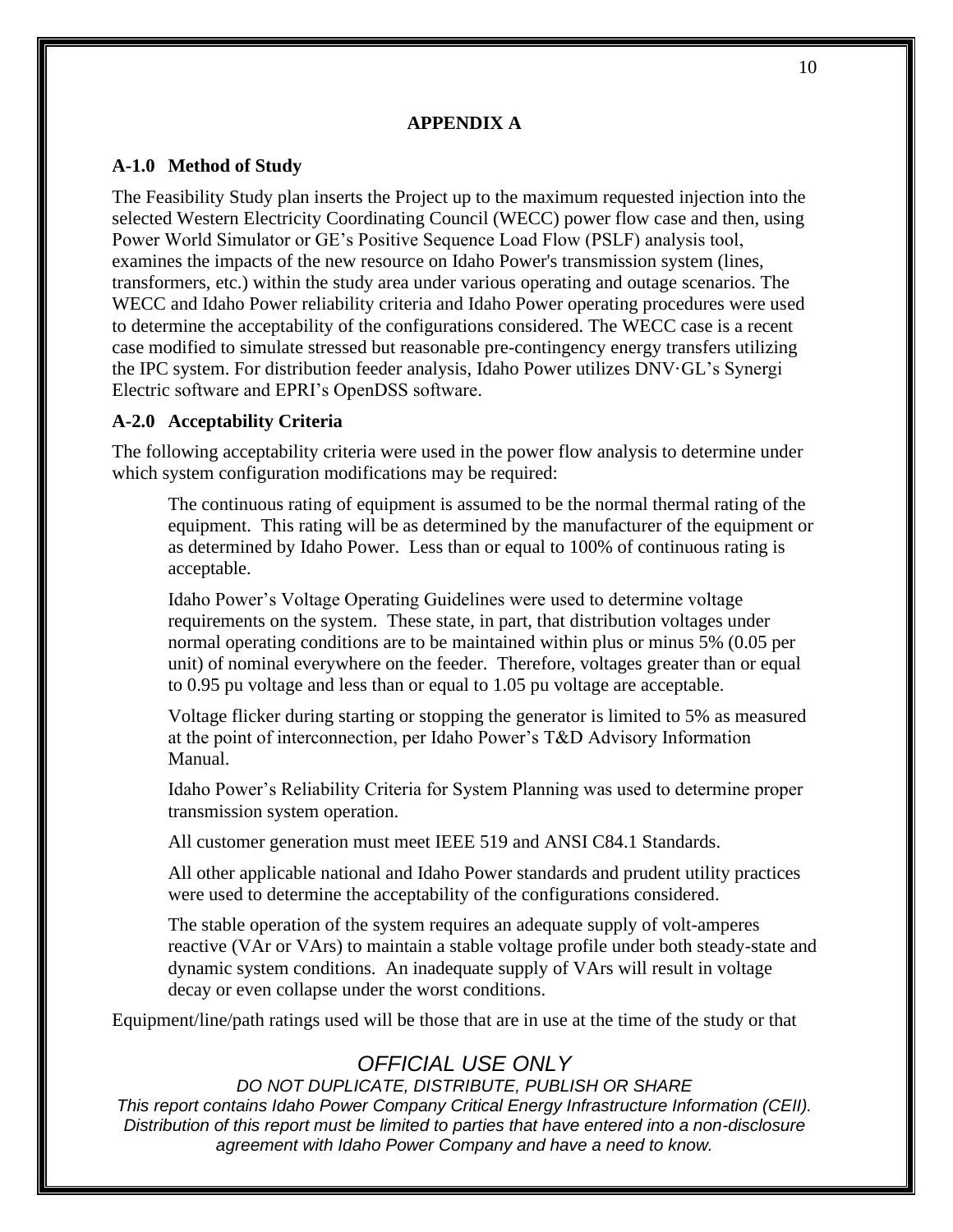are represented by IPC upgrade projects that are either currently under construction or whose budgets have been approved for construction in the near future. All other potential future ratings are outside the scope of this study. Future transmission changes may, however, affect current facility ratings used in the study.

#### <span id="page-10-0"></span>**A-3.0 Grounding Guidance**

IPC requires interconnected transformers on the distribution system to limit their ground fault current to 20 amps at the Point of Interconnection.

#### <span id="page-10-1"></span>**A-4.0 Electrical System Protection Guidance**

IPC requires electrical system protection per Facility Connection Requirements found on the Idaho Power Web site,

### **<https://docs.idahopower.com/pdfs/BusinessToBusiness/FacConnReq.pdf>**

### <span id="page-10-2"></span>**A-5.0 WECC Coordinated Off-Nominal Frequency Load Shedding and Restoration Requirements**

IPC requires frequency operational limits to adhere to WECC Under-frequency and Overfrequency Limits per the WECC Coordinated Off-Nominal Frequency Load Shedding and Restoration Requirements available upon request.

## *OFFICIAL USE ONLY*